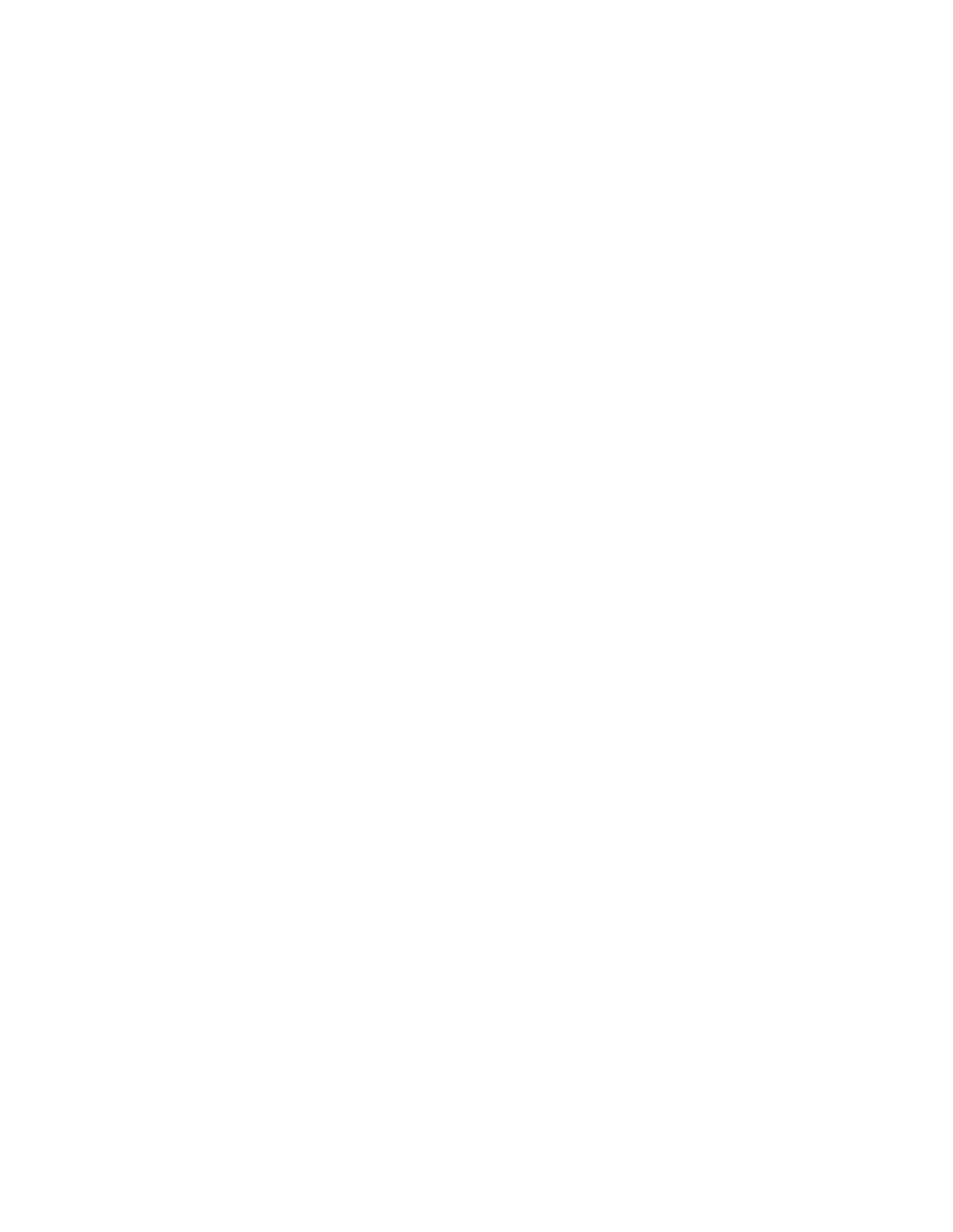**Joint Force Headquarters Community Community Community Community Creqon National Guard Salem. OR** Technician Personnel **1 January 2005 Regulation 715** 

#### **Human Resources**

#### **Technician Voluntary Non-Disciplinary Personnel Actions**  $\overline{a}$  , and the contribution of the contribution of the contribution of the contribution of the contribution of the contribution of the contribution of the contribution of the contribution of the contribution of the co

By Order of the Governor:



**History.** This publication is new. All information contained in National Guard Bureau Technician Personnel Regulation (NGB TPR) 715, Voluntary And Non-Disciplinary Actions, dated 23 Feb 1987 is updated and included in this regulation.

**Summary.** This Regulation implements and describes voluntary and non-disciplinary personnel actions applicable to Technicians in the Oregon National Guard. The information is based on Title 32 United States Code.(USC) Section 709 and Title 5 Code of Federal Regulations (CFR) section 715.

**Applicability.** This regulation applies to all Oregon National Guard Federal Technicians. Non-disciplinary actions that are not applicable to non-dual-status technicians are identified in the text.

#### **Proponent and exception**

**authority.** The proponent for this regulation is the Director of Manpower and Personnel (J1). The Director has authority to approve exceptions to this

**\_\_\_\_\_\_\_\_\_\_\_\_\_\_\_\_\_\_\_\_\_\_\_\_\_\_\_\_\_\_\_\_\_\_\_\_\_\_\_\_\_\_\_\_\_\_\_\_\_\_\_\_\_\_\_\_\_\_\_\_\_\_\_\_\_\_\_\_\_\_\_\_\_\_\_\_\_\_** 

regulation that are consistent with controlling law and regulation. The Director may delegate this approval authority in writing, to a branch chief or specialist in the proponent office.

#### **Suggested Improvements.**

Users are invited to send comments and suggested improvements to: Joint Force Headquarters - Oregon, ATTN: J1/HR, PO Box 14350, 1776 Militia Way, Salem, OR 97309- 5047.

**Distribution.** This publication is available in the Joint Publication area of the ORNG ePublication Library on the ORNG Intranet and through numerous Intranet web links.

#### **Contents**

#### **Section 1 - General**

Purpose 1-1, *page* 1 References 1-2, *page* 1 Explanation of abbreviations and terms 1-3, *page* 1 Responsibilities 1-4, *page* 1

#### **Section 2 – Voluntary Personnel Actions**

Resignation 2-1, *page* 1 Change to Lower Grade 2-2 , *page* 2 Voluntary Retirement 2-3 , *page* 3 Abandonment of Position 2-4 , *page* 4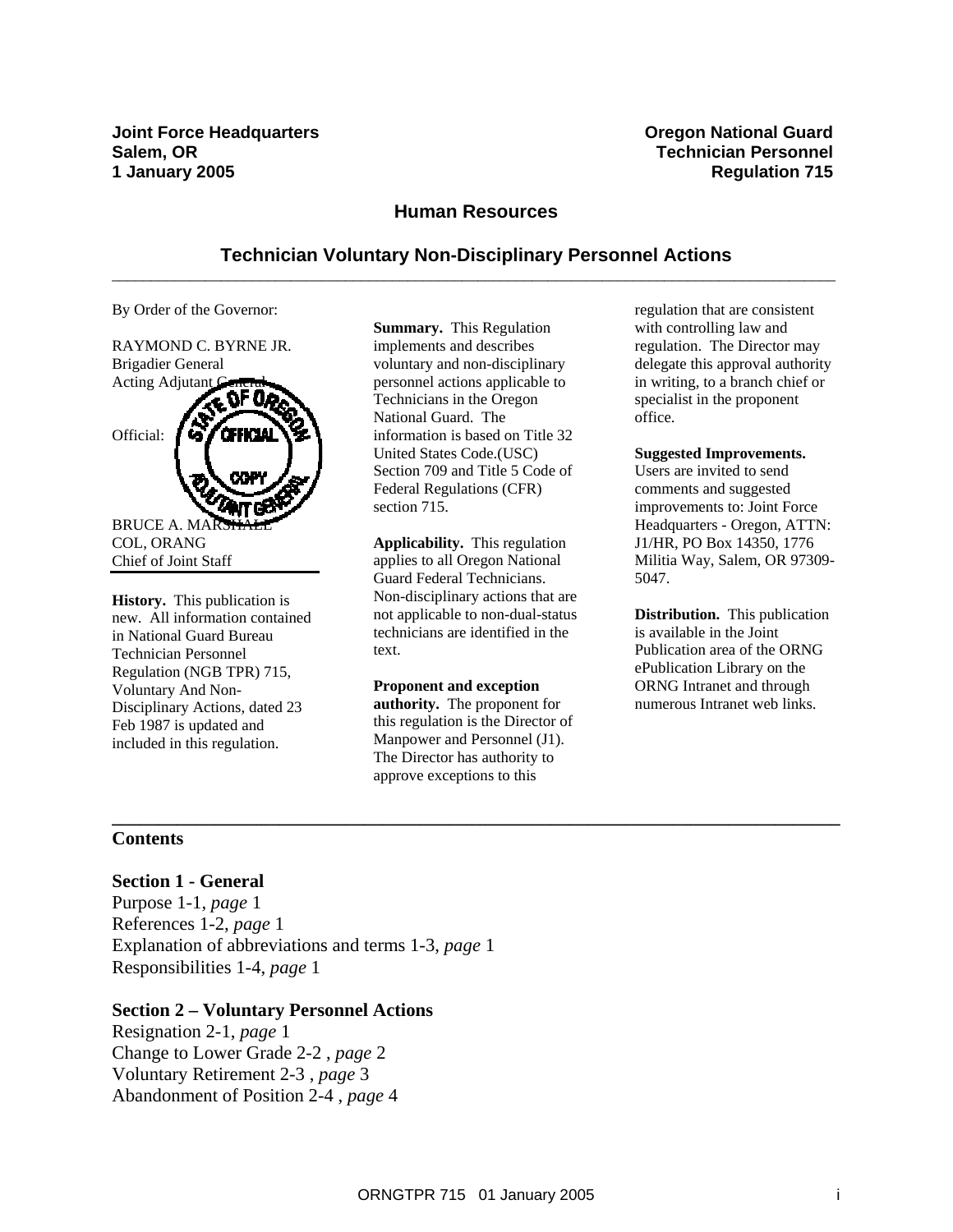#### **Section 3 – Non-Disciplinary Action**

Loss of Military Membership 3-1 , *page* 4 Failure to Meet a Requirement of the Position 3-2, *page* 5 Military Appointment Requirements 3-3, *page* 6 Termination of General Officers 3-4, *page* 6 Management or Command Directed Reassignment 3-5, *page* 6 Transfer of Function 3-6, *page* 7 Furlough for 30 Days or Less (20 Workdays) 3-7, *page* 7 Decrease in the Hours of Duty for a Part-Time Technician 3-8, *page* 7 Enforced Leave 3-9, *page* 8

#### **Figure List**

Figure 3-1: Examples for Applying Enforced Leave, *page* 8

#### **Appendix A References**

**Glossary,** *page* **10**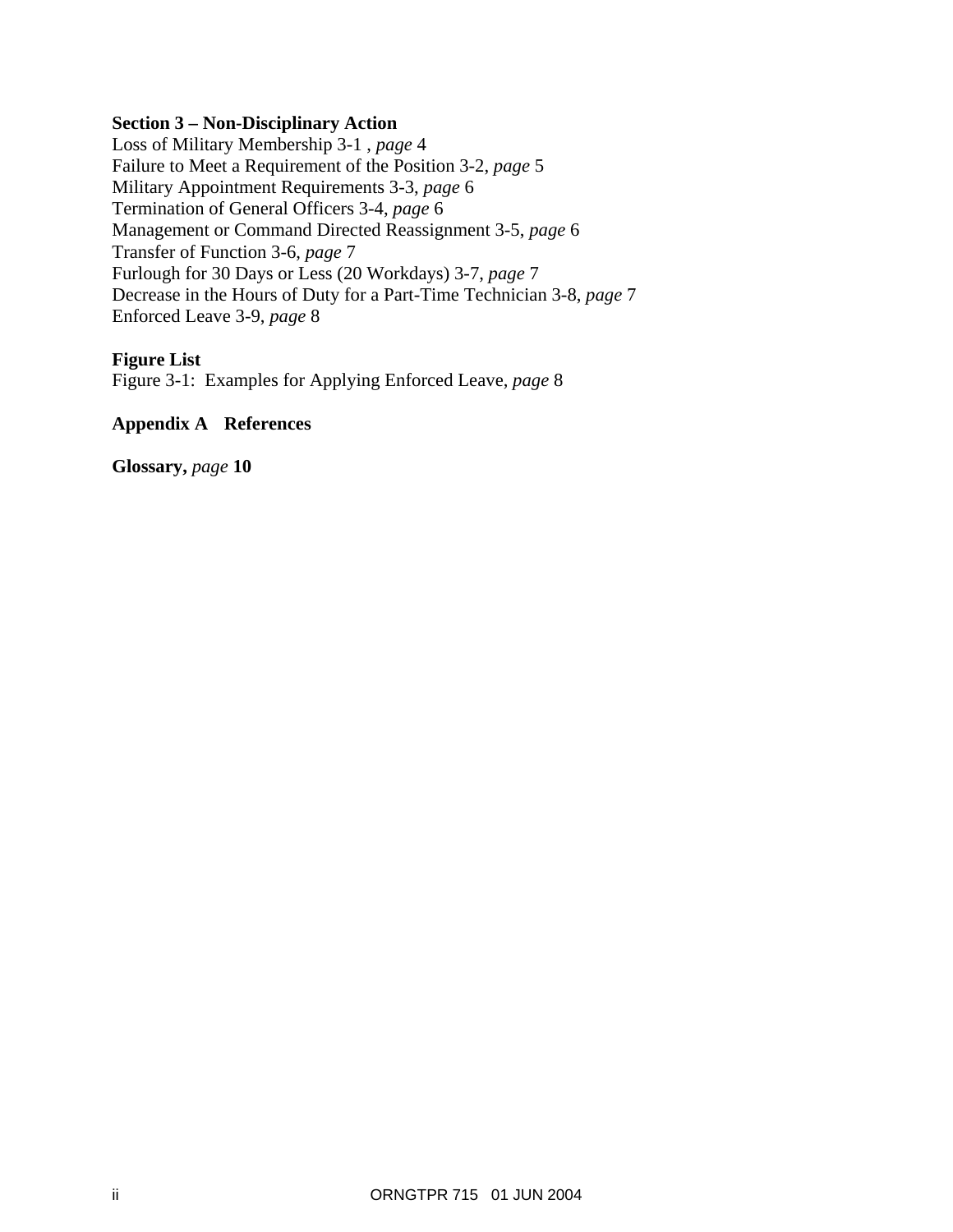#### **Section 1 Introduction**

#### **1-1. Purpose**

The purpose of this regulation is to describe voluntary and non-disciplinary personnel actions applicable to Federal Technicians in the Oregon National Guard (ORNG).

### **1-2. References**

Required and related publications and prescribed and referenced forms are listed in appendix A.

### **1-3. Explanation of abbreviations and terms**

Abbreviations and special terms used in the regulation are referenced in the glossary.

### **1-4 Responsibilities**

Options to effect voluntary personnel actions are available to all ORNG technicians. Oregon National Guard leadership, supervisors and the individual technicians have distinct roles in dealing with voluntary and non-disciplinary personnel actions. First, there needs to be a clear understanding of the issues that result in normal personnel actions in the management of the technician force (some of which are covered in this regulation) versus those issues of an inappropriate behavior or poor performance in the workplace. The process of dealing with issues of inappropriate behavior or poor performance is identified in NGB TPR 752, Discipline and Adverse Action, and ORNG Suppl 1 to TPR 752, dated 1 April 2001. Poor performance and inappropriate conduct corrective actions should be addressed in advance of application with the Human Resources Office.

*a.* **Leadership and Supervisors:** ORNG leaders and supervisors should be knowledgeable of the options for voluntary and non-disciplinary personnel actions so they can properly advise their subordinate technicians when necessary. Leaders and supervisors also have options to direct non-disciplinary personnel actions in several situations. However, supervisors should never use these options in lieu of other, more appropriate actions to address performance and conduct issues.

*b.* **Individual Technicians:** Technicians should be familiar with personnel actions that they are responsible to initiate. This regulation identifies the usual actions that can be requested by the employee. If a technician feels that a personnel action was taken on them that was not appropriate, this regulation identifies the course of action that they may pursue.

#### **Section 2 Voluntary Actions**

### **2-1. Resignation**

*a.* Resignation is a voluntary termination of employment. A technician can resign at any time; advance notice is not required. Management may ask for a reasonable period of notice to allow for replacement or work adjustment but may not set an earlier or later date than the date selected by the technician. Supervisors should encourage technicians to give specific reasons for resigning since these reasons are used to determine future employment eligibility and entitlement to various benefits including unemployment compensation. They also provide the leadership with helpful information in assessing employment trends.

*b.* A technician who plans to resign should complete a Standard Form (SF) 52, Request for Personnel Action, or use a signed and dated memo to document the effective date and reasons for resigning. The technician will submit the written resignation to his or her supervisor. The supervisor will keep a copy and send the original to the HRO for processing.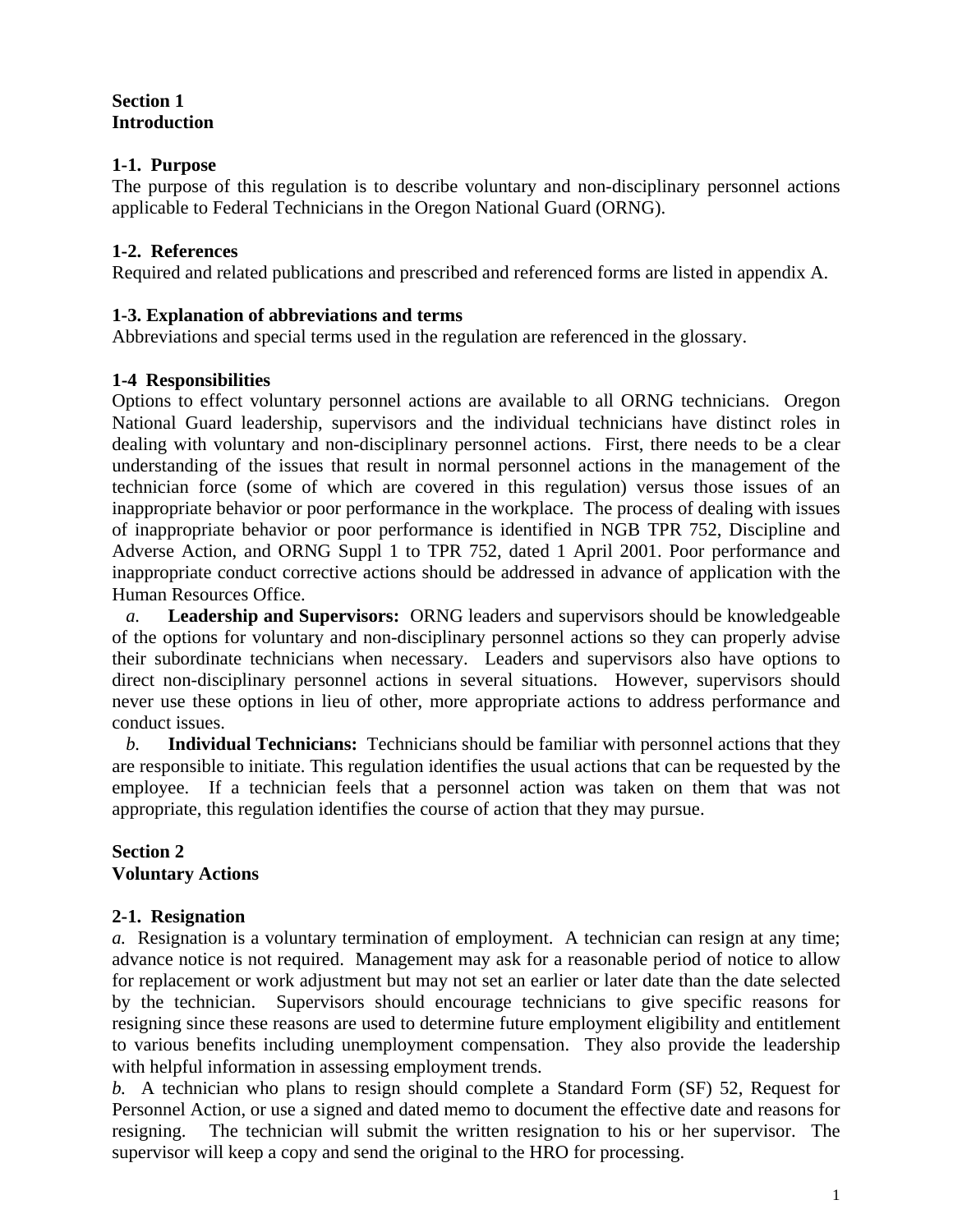*c.* When a technician resignation is made orally, the supervisor should try to obtain written confirmation of the resignation from the technician. If this is not possible, the person to whom the resignation request was made will prepare a memorandum of record to document the request including reasons given by the technician, the date, and names of any witnesses. The supervisor will complete an SF-52 and attach the memorandum and any other relevant documents. The supervisor will keep a copy of the documents and send the originals to the HRO for processing.

*d.* No one in the supervisory chain can demand a technician's resignation. However, when a technician is faced with an adverse action, supervisors can advise the technician of the option to resign. The effective date of the resignation dictates whether or not remarks about the adverse action can be placed in the SF-50, Notification of Personnel Action, that documents the resignation. A technician who resigns rather than face the adverse action process forfeits his or her adverse action appeal rights. To make a well-informed decision, supervisors should refer the technician to the HRO for information on rights and benefits.

*e.* A technician may request to withdraw a resignation before it becomes effective. The technician must make the request in writing or follow up a verbal request in writing as soon as possible. There are two circumstances where the leadership may deny withdrawal and they are (1) when the technician's position has been or is scheduled to be abolished; or (2) when a commitment of the position to be vacated has been made to someone else (e.g. an individual is selected for the projected vacancy through the merit placement process and has given notice to his or her current employer). If a technician's request to withdraw a resignation before it becomes effective is denied, the leadership must provide written explanation of its decision and advise the technician of the right to request an appellate review or administrative hearing (see NGB TPR 752, Discipline and Adverse Action, for a description of both appeal processes). The leadership has the burden of establishing the validity of its reasons for denying withdrawal.

*f.* A technician who has resigned and then alleges that the resignation was not voluntary must be advised by the HRO of his of her right to appeal. The technician can request an appellate review or administrative hearing (see NGB TPR 752, Discipline and Adverse Action, for a description of both appeal processes). The burden is on the technician to prove by a preponderance of the evidence that the resignation was truly involuntary.

(1) "Preponderance of the evidence" means that the Adjutant General will consider the record as a whole and make a final decision based on the evidence that is more convincing than the opposing evidence.

(2) Case law holds that free choice is undermined to the extent that employees experience duress, time pressure, or mental incompetence at the time of their decision. Several decisions hold that a resignation is deemed involuntary if free choice is compromised (obtained by deception, coercion, duress, time pressure, or intimidation).

#### **2-2. Change to a Lower Grade**

*a.* A technician can request a voluntary change to a lower grade at any time. Such request are normally made for personal reasons and are usually in the technician's own best interest. The technician must submit a request for a voluntary change to a lower grade in writing and must address all facts and circumstances surrounding the action. The technician who requests and is granted a voluntary change to a lower grade does not have the right to pay-retention under Title 5 U.S.C. 5363(a)(3).

*b.* No one in the supervisory chain can demand that a technician request a change to a lower grade. However, when a technician is faced with an adverse action, supervisors can advise the technician of the option to voluntarily request a change to a lower grade. To make a wellinformed decision, supervisors should refer the technician to the HRO for information on rights and benefits.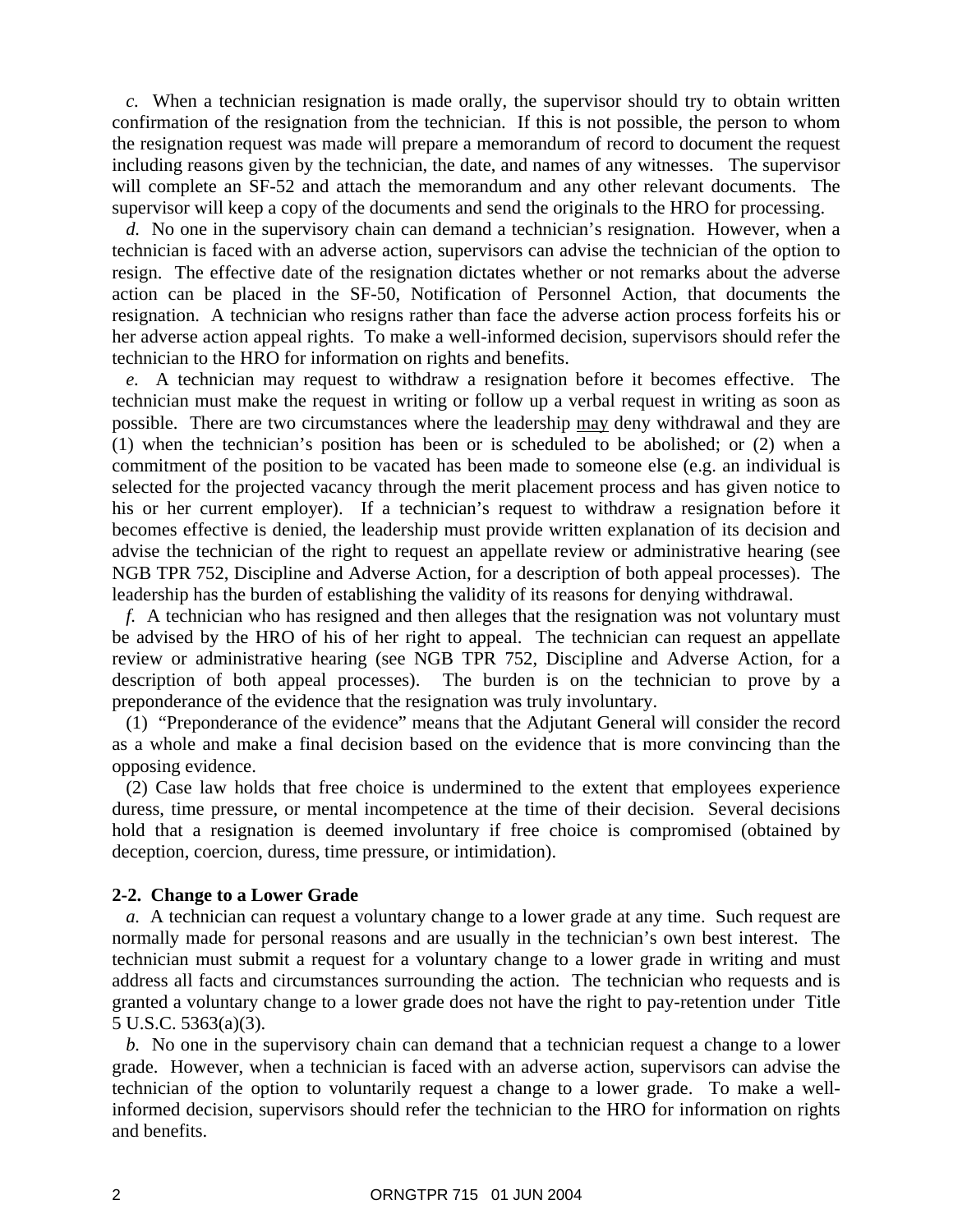*c.* A technician may request to withdraw a voluntary request to change to a lower grade before it becomes effective. The technician must make the request in writing or follow up a verbal request in writing as soon as possible. There are two circumstances where the leadership may deny withdrawal and they are (1) when the technician's position has been or is scheduled to be abolished; or (2) when a commitment of the position to be vacated has been made to someone else (e.g. an individual is selected for the projected vacancy through the merit placement process and has given notice to his or her current employer). If a technician's request to withdraw a request to change to a lower grade before it becomes effective is denied, the leadership must provide written explanation of its decision and advise the technician of the right to request an appellate review or administrative hearing (see NGB TPR 752, Discipline and Adverse Action, for a description of both appeal processes). The leadership has the burden of establishing the validity of its reasons for denying withdrawal.

*d.* A technician who alleges that the request for change to a lower grade was not voluntary must be advised by the HRO of his of her right to appeal. The technician can request an appellate review of administrative hearing (see NGB TPR 752, Discipline and Adverse Action, for a description of both appeal processes). The burden is on the technician to prove by a preponderance of the evidence that the resignation was truly involuntary (see paragraph 2-2d(1)  $& (2)$ ).

#### **2-3. Voluntary Retirement**

*a.* Age and service requirements for a voluntary retirement are different for Civil Service Retirement System (CSRS) and Federal Employee Retirement System (FERS). The HRO can provide these requirements. For the purposes of this regulation, a "voluntary" retirement includes the following retirement types:

- (1) For CSRS: Early Optional Retirement and Optional Retirement
- (2) For FERS: Immediate Retirement and Deferred Retirement

*b.* Application for any of the retirement types above is a voluntary expression of a technician's desire to retire. The technician will specify the effective date of retirement on his or her retirement application form, (SF 2801, Application for Immediate Retirement (CSRS), or SF 3107 Application for Immediate Retirement (FERS)).

*c.* No one in the supervisory chain can demand that a technician retire. However, when a technician is faced with an adverse action, supervisors can advise the technician of the option to retire (assuming the technician is eligible). To make a well-informed decision, supervisors should refer the technician to the HRO for information on rights and benefits.

*d.* A technician may request to withdraw an application to retire before it becomes effective. The technician must make the request in writing or follow up a verbal request in writing as soon as possible. There are two circumstances where the leadership may deny withdrawal and they are (1) when the technician's position has been or is scheduled to be abolished; or (2) when a commitment of the position to be vacated has been made to someone else (e.g. an individual is selected for the projected vacancy through the merit placement process and has given notice to his or her current employer). If a technician's request to withdraw an application to retire before it becomes effective is denied, the leadership must provide written explanation of its decision and advise the technician of the right to request an appellate review or administrative hearing (see NGB TPR 752, Discipline and Adverse Action, for a description of both appeal processes). The burden is on the technician to prove by a preponderance of the evidence that the retirement was truly involuntary.

*e.* A technician who has retired and then alleges that the requested retirement was not voluntary must be advised by the HRO of his of her right to appeal. The technician can request an appellate review of administrative hearing (see NGB TPR 752, Discipline and Adverse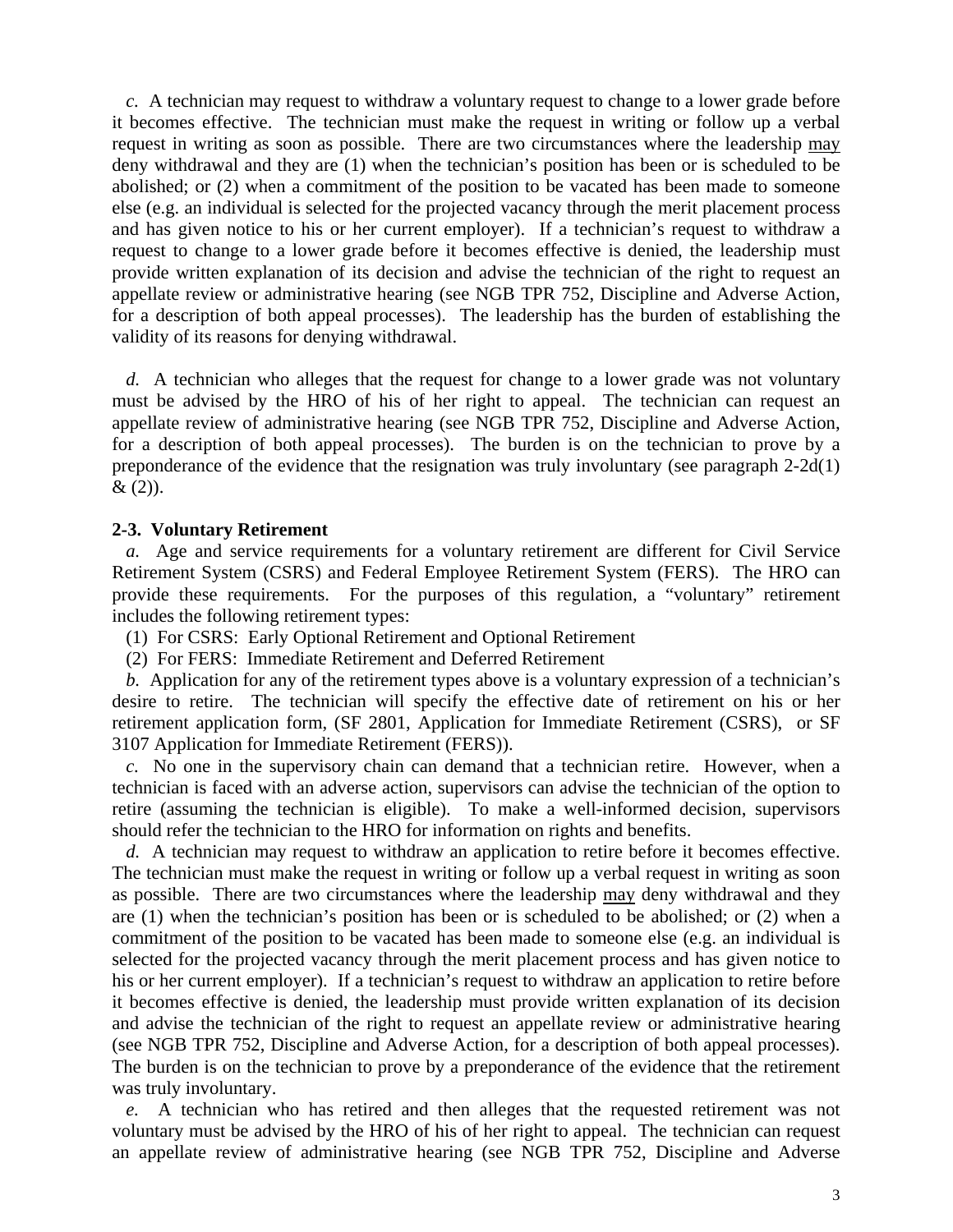Action, for a description of both appeal processes). The burden is on the leadership to establish the validity of its reason for denying withdrawal.

#### **2-4. Abandonment of Position**

*a.* The leadership can remove a technician for "abandonment of position" if the technician fails to report for work within a reasonable time (usually 10 calendar days). Supervisors must attempt to ascertain the technician's intentions and document all attempts to do so. If the supervisor can not establish a technician's intent to return, the supervisor will contact HRO to request removal. The HRO willl process the removal action making the effective date the last day the technician was at work or the last day of approved leave, whichever is later. The HRO will mail the resulting SF-50, Notification of Personnel Action, to the technician's last known home address.

*b.* If a Technician returns to work prior to administrative processing for abandonment of position is completed, processing will stop. Individual may still be subject to adverse action under NGB TPR 752.

*c.* "Abandonment of position" is a voluntary action by the technician and as such, does not require the 30-day notification established by Title 32 U.S.C. 709(f)(5).

*d.* A technician who asks to return to duty after an abandonment of position is affected will be advised by the HRO of his or her rights of appeal. The technician can request an appellate review of administrative hearing (see NGB TPR 752, Discipline and Adverse Action, for a description of both appeal processes). The burden is on the leadership to prove that the technician abandoned his or her position.

#### **Section 3 Non-Disciplinary Action**

#### **3-1. Loss of Military Membership**

*a.* Title 32 U.S.C. 709(b) requires dual-status technicians to maintain membership in the National Guard as a condition of employment and requires prompt termination of the technician when he or she loses membership in the National Guard. However, a technician who has lost military membership but has a pending Federal civilian disability claim may be retained in technician status until the Office of Personnel Management (OPM) adjudication is received.

*b.* The HRO will notify the technician in writing of her or her termination at least 30 calendar days before the termination date in accordance with (IAW) Title 32 U.S.C. 709(f)(5). Termination from technician employment should coincide with separation from the National Guard since waiting until the military separation date to issue the notice would not be in keeping with the intent of Congress. The following rules apply when the HRO computes the timing of the 30-day notice:

(1) Day means calendar day

(2) Calendar day is the 24-hour period between 12 midnight and 12 midnight (0000 to 2359)

(3) The 30-day period begins the day after the notification is given directly to the technician or, if mailed, 5-days after the date mailed as shown on the certified mail return receipt

(4) The last day of the 30-day period must be a regularly scheduled workday.

(5) There is no prohibition against effecting this action during the period 15 December and 3 January.

*c.* Notification is not required if the technician voluntarily relinquishes National Guard membership to include failure to reenlist when no bar to reenlistment exists.

*d.* A technician has the option of waiving the 30-day notice but must submit the request to his or her supervisor and/or the HRO in writing.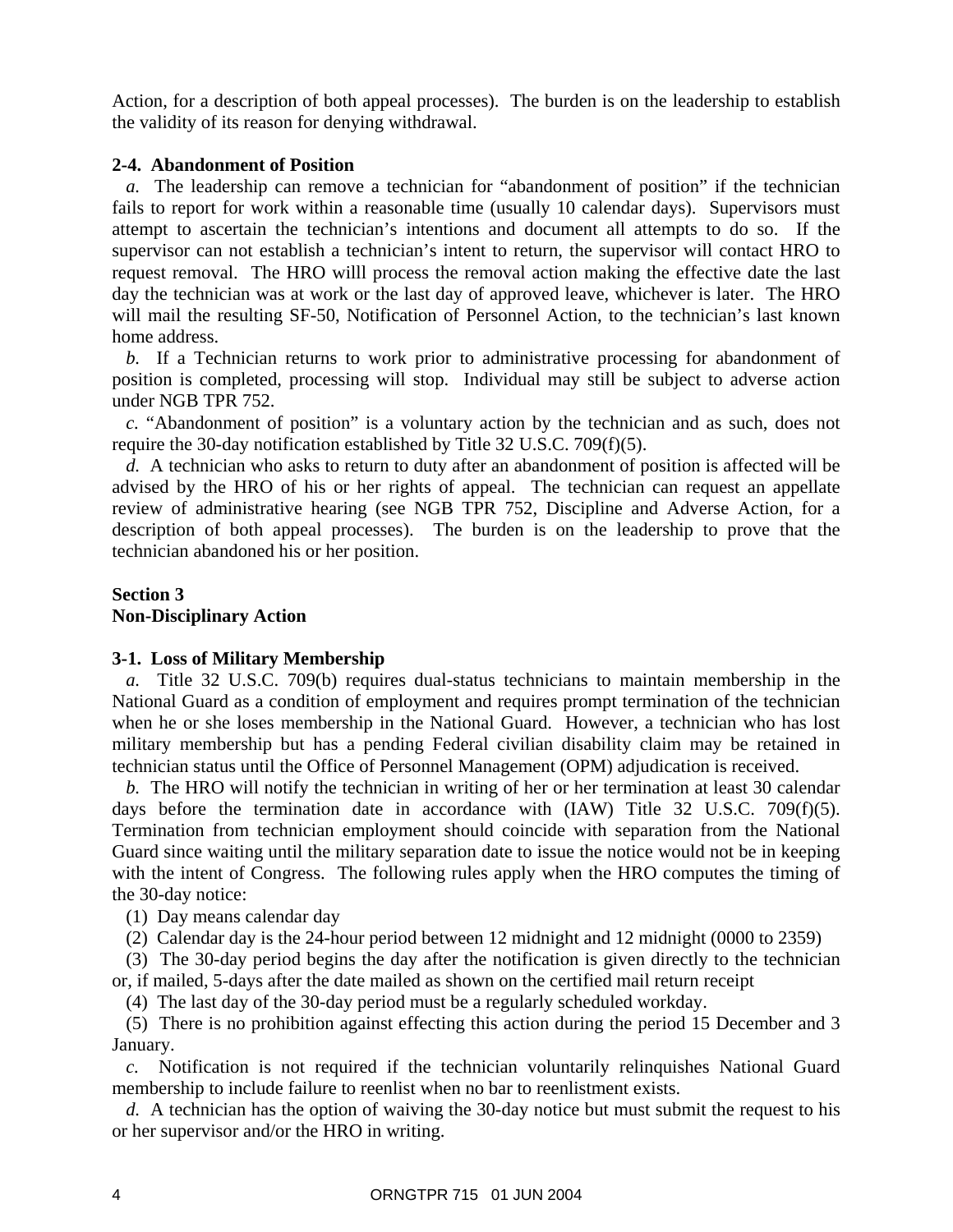#### **3-2. Failure to Meet a Requirement of the Position**

*a.* There are many situations that result in "failure to meet the requirement of the position". The following represent the more common ones:

(1) Failure to maintain a compatible military assignment. For example, a technician fails a training course required for his or her military assignment and is moved to an incompatible military position. The leadership may request an exception to policy for the incompatible assignment, move the technician to a compatible assignment, or terminate the technician for failure to maintain a compatible military assignment.

(2) Failure to maintain military appointment requirement for the position. For example, a technician holding an "enlisted only" position is appointed to officer ranks. (see paragraph 3-3.)

(3) Failure to maintain military rank required for the position. For example, a technician supervisor creates military rank inversion after being demoted militarily.

(4) Failure to maintain flying status.

(5) Failure to maintain current qualification as an instructor pilot.

(6) Failure to maintain a driver's license.

(7) Failure to meet the physical standards established for their military position.

(8) Revocation of clearance to carry a firearm.

(9) Failure to maintain a security clearance required for the technician or compatible military assignment.

(10) Failure to remain qualified in the Personal Reliability Program.

(11) Failure to complete required training.

(12) Physically unable to perform technician duties efficiently and/or safely. For example, a heavy mobile equipment repair leader is physically prohibited by his or her physician from climbing. The supervisor should review applicable Equal Employment Opportunity Commission (EEOC) regulations regarding "reasonable accommodation" for handicapped individuals before acting in this situation.

*b.* If a technician can no longer meet a requirement of his or her position, the leadership must take appropriate action. If the situation is of a temporary nature, the leadership will review the portion of the duties the technician will be able to continue performing. Then the leadership decides if the organization can withstand curtailment of duties for the temporary period of time. Considerations to help the leadership decide have among its options:

(1) Leaving the technician in his or her position for the time period involved,

(2) Detailing the technician for the time period involved,

(3) Reassigning the technician,

(4) Offering the technician a change to a lower grade and a commensurate position, or

(5) Terminating the technician.

*c.* If the failure to meet a requirement of the position is permanent, the leadership must remove the technician from the position either by reassignment (with or without a change to a lower grade) or termination.

*d.* The leadership will document decisions made in each case with well-founded rationale. Supervisors will make no final decisions without HRO coordination since placement could involve such things as compatibility, qualifications, training, pay, and technician assistance program. Regardless of the option selected, the HRO must advise the technician in writing.

*e.* If the leadership determines a reassignment (with or without a change to a lower grade) is necessary, it must provide the technician a reasonable amount of time to accept or reject the offer. The HRO will provide written notification to inform the technician that if he or she rejects the offer, he or she will be terminated. The notification will include the termination date and will serve as a 30-day notice of termination. HRO will use paragraph 3-1.b. to compute the 30 day notification.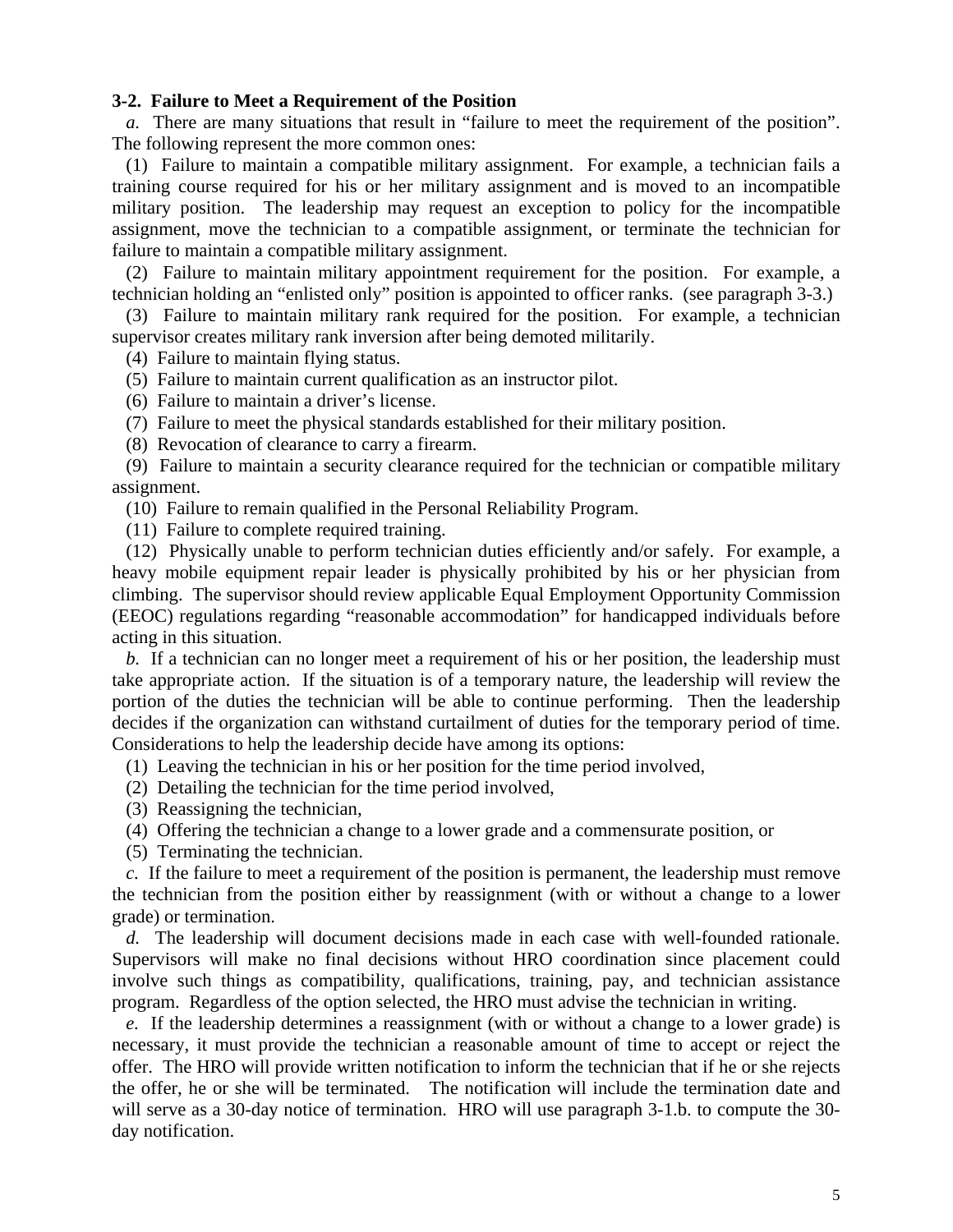#### **3-3. Military Appointment Requirements.**

*a.* NGB determines the appropriate military rank (commissioned officer, warrant officer, or enlisted) for each technician Position Description (PD) based on the inherent military aspects of the position. There is a military rank relationship to technician work elements such as program management, senior leadership, technical expertise, blue-collar work, etc. A technician who fails to maintain the military appointment requirements of his or her PD must be removed from the position. Normally, this occurs when an enlisted technician is appointed to warrant officer or commissioned officer ranks. Technicians must be advised as early as possible about the effects such military appointment will have on his or her technician employment.

*b.* The military chain of command must be aware of this requirement and notify military member technicians that their accepting a warrant or commission may result in the loss of their technician employment.

*c.* When informed that a technician will receive a warrant or commission, the HRO will notify the technician in writing that unless they are selected for a technician position designated for his or her proposed military rank, they will be terminated upon receipt of temporary Federal recognition Army National Guard (ARNG) or graduation from the Air National Guard (ANG) Academy of Military Science (AMS). The HRO will ensure the 30-day notice requirement established by Title 32 U.S.C. 709(f)(5) is applied.

#### **3-4. Termination of General Officers**

*a.* A Federal technician promoted to general officer cannot continue in technician employment unless their technician position description requires the incumbent to be "the commander of a tactical combat unit".

*b.* When informed that a technician will be promoted to general officer, the HRO will notify the technician in writing that promotion to general officer will result in termination from technician appointment upon the day before receipt of Federal recognition (ARNG) or not later than 14 days following the date of U.S. Senate confirmation of appointment to brigadier general (ANG). The HRO will ensure the 30-day notice requirement established by Title 32 U.S.C.  $709(f)(5)$  is applied.

#### **3-5. Management or Command-Directed Reassignment**

*a.* A "management-directed reassignment" is a common Federal civilian service term. For National Guard Technicians, the term "command-directed reassignment" is sometimes used. The terms are defined as follows:

(1) it is a directed move to a position with the same grade and pay.

(2) it is a move made for a valid reason. For example: leadership's need for the technician's talents elsewhere; action to avoid a Reduction in Force (RIF); or to eliminate disruption and conflict where personal disagreements are affecting technician work relationships.

(3) it is not a move to a lower graded position with retained pay

(4) it is not a move from a position with non-competitive promotion potential to one without that potential.

*b.* The HRO must provide the technician written notification of a command-directed reassignment. The notification will include as a minimum:

 (1) the reason command has directed the reassignment with sufficient detail to show the action is for bona fide reasons.

(2) the effective date of the reassignment

(3) a reasonable amount of time (normally 10 calendar days) for the technician to accept or reject the reassignment

(4) an explanation that if the technician does not accept the reassignment, that the letter constitutes a 30-day notice of termination, and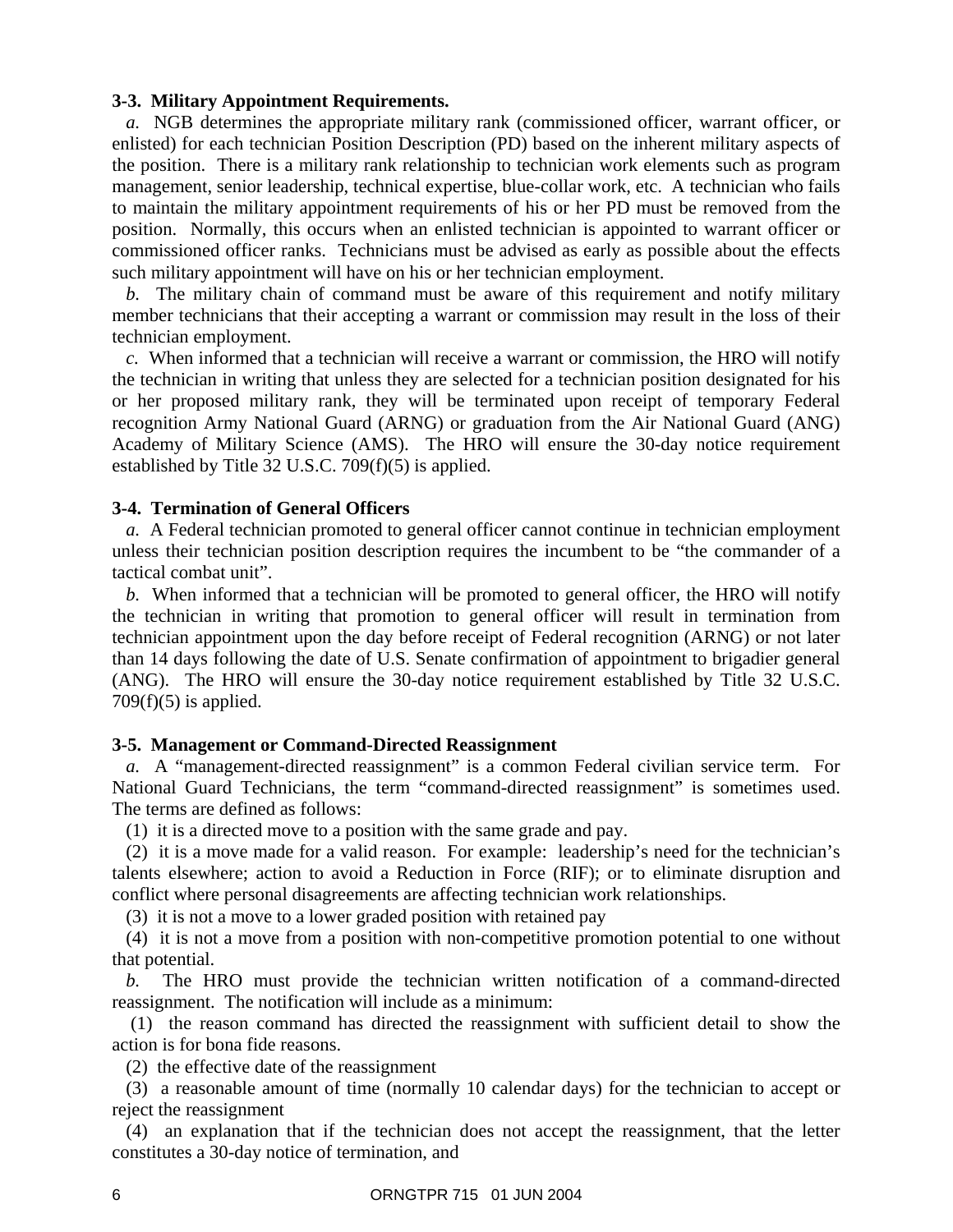(5) an explanation of benefits available to the technician if termination occurs.

#### **3-6. Transfer of Function**

*a.* Transfer of Function occurs when a unit or work element is moved within the state or eliminated from the state's force structure all together. Usually, full-time positions are moved or lost as a result of a transfer of function.

*b.* The HRO must provide the technician written notification of a transfer of function. The notification will include as a minimum:

(1) the reason the transfer of function is occurring

(2) the effective date of the transfer

(3) an explanation of what personnel actions may be applied because of the transfer

(4) an estimate of when a specific offer of future employment to will be made displaced technicians or when "reduction in force" procedures will be implemented if necessary, and

(5) an explanation of benefits available to the technician if termination occurs.

#### **3-7. Furlough for 30-Days or Less (22 Workdays)**

*a.* The leadership has an inherent authority and obligation to furlough any or all of its technicians if there are legitimate reasons for doing so. Situations under which furlough can be used include lack of work, lack of funds, or unforeseeable circumstances such as breakdown of equipment, natural disasters, sabotage, or sudden emergencies requiring immediate curtailment of activities. NGB J-1/HR must be notified prior to initiating furlough actions for any reason.

*b.* The leadership may furlough technicians for 30 consecutive calendar days or 22 nonconsecutive workdays. For example: A technician can be furloughed for one day per week for 22 weeks. Furloughs for longer periods are considered a Reduction-in-Force action and will be implemented only by the HRO.

*c.* Collective bargaining obligations and negotiated agreement provisions on furlough procedures must be honored. If a command needs an exception to negotiated procedures to implement the leadership's authority to act in an emergency, the leader requiring the exception will notify the HRO who will inform the labor organization of the nature of the emergency and how long the furlough may last.

*d.* The HRO is responsible for preparing and issuing written furlough notices. Such notices may be addressed to groups of technicians, but a copy must be provided to each technician a minimum of 24-hours before the effective date of the furlough or sent to the technician's address of record as soon as possible. Such notices will include:

(1) the reason for the furlough

(2) a description of the pattern and estimated length of the furlough (see paragraph 3-7.b.), and

(3) an explanation of the right of the technician to ask The Adjutant General (TAG) to review the furlough action.

*e.* A technician who request TAG review of the furlough action will submit his or her objections to the HRO who forwards the concern to the Adjutant General. The Adjutant General takes whatever actions he or she deems appropriate to thoroughly review the technician's objections along with the leadership's need for the furlough. The Adjutant General then issues a decision summarizing the objections and the method of review and concluding with the reasons for the final decision. The written decision must also advise the technician that there is not administrative appeal of the Adjutant General's final decision.

#### **3-8. Decrease in the Hours of Duty for a Part-Time Technician**

*a.* Part time employment of a technician is implemented with the assumption by the technician that the hours of work will be consistent. Before the leadership can decrease the specific number of hours a part-time technician has been hired to work on his or her prearranged scheduled tour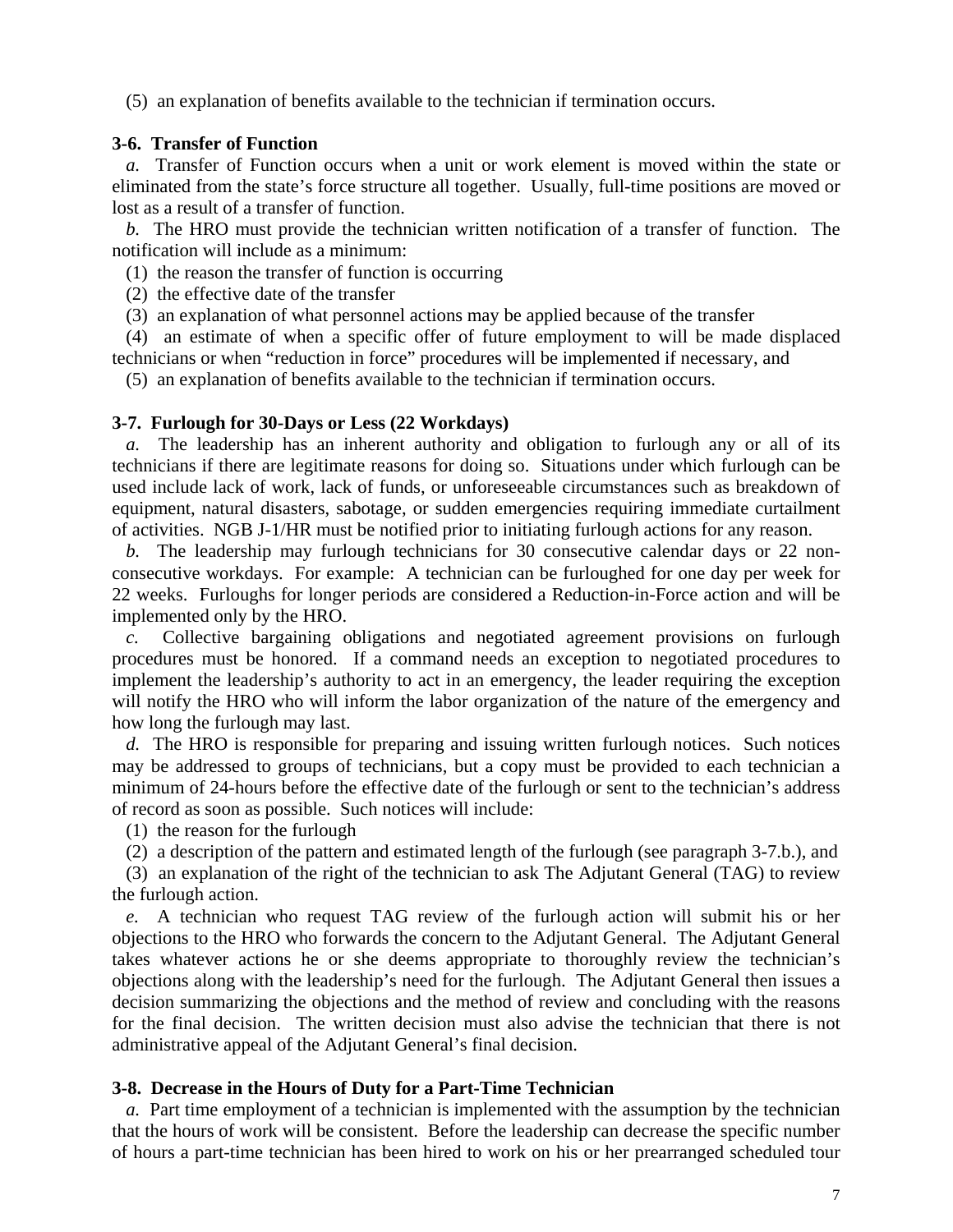of duty, it must provide the technician written notification of the decrease. As a minimum, the notification must be given to the technician in advance of the pay period in which the change is to occur. It must include the reason for the decrease and it must inform the technician of their right to have the Adjutant General review the action. The notification must be reviewed by the Director of Human Resources prior to the leadership presenting it to the technician.

*b.* A technician who requests TAG review of the decrease in hours will submit his or her objections to the HRO who forwards the concern to the Adjutant General. The Adjutant General takes whatever actions he or she deems appropriate to thoroughly review the technician's objections along with the leadership's need for the decrease. The Adjutant General then issues a decision summarizing the objections and the method of review and concluding with the reasons for the final decision. The written decision must also advise the technician that there is not administrative appeal to the Adjutant General's final decision.

#### **3-9. Enforced Leave**

The leadership has the right to require a technician to leave the worksite when it is determined that: (1) the technician is not ready, willing, and able to perform assigned duties; and/or (2) the technician's continued presence is highly undesirable or presents an immediate threat to Government property or the well being of the technician, co-workers, or the public. The following three examples illustrate this leadership right:

| Figure 3-1. Examples for Applying Enforced Leave |                                                                                           |
|--------------------------------------------------|-------------------------------------------------------------------------------------------|
| Number                                           | Description                                                                               |
| 1.                                               | A technician reports to work without required safety equipment. The technician's          |
|                                                  | action make him or her not ready and able to perform assigned duties. The                 |
|                                                  | technician's supervisor can place the technician on annual leave, compensatory time-      |
|                                                  | off, or leave-without-pay (LWOP) until he or she reports back to work with the            |
|                                                  | required safety equipment.                                                                |
| 2.                                               | A technician appears for work in what the supervisor reasonably determines to be an       |
|                                                  | unsafe state due to illness, alcohol abuse, medication, controlled substance abuse, or    |
|                                                  | other causes. Attempts to have the technician explain the condition are unsuccessful.     |
|                                                  | The supervisor determines that the technician's continued presence creates an             |
|                                                  | immediate threat to Government property, the technician, and/or fellow co-workers.        |
|                                                  | The supervisor gives the technician an option of being taken home or to a family          |
|                                                  | physician or having a family member called. If the technician refuses to choose or is     |
|                                                  | unable to choose, the supervisor selects and implements the best alternative. When        |
|                                                  | the technician reports for work the next day, the supervisor tells him or her that unless |
|                                                  | there is a reasonable explanation, the leave status for the non-duty time will be         |
|                                                  | LWOP. If there is a reasonable explanation (for example, reaction to new medication       |
|                                                  | that can be supported by a doctor's statement), the supervisor can give the technician    |
|                                                  | the option of using annual leave, compensatory time-off, or sick leave. The supervisor    |
|                                                  | will then advise the technician that no further action will be taken or that the incident |
|                                                  | is still being appraised and disciplinary or adverse action could result.                 |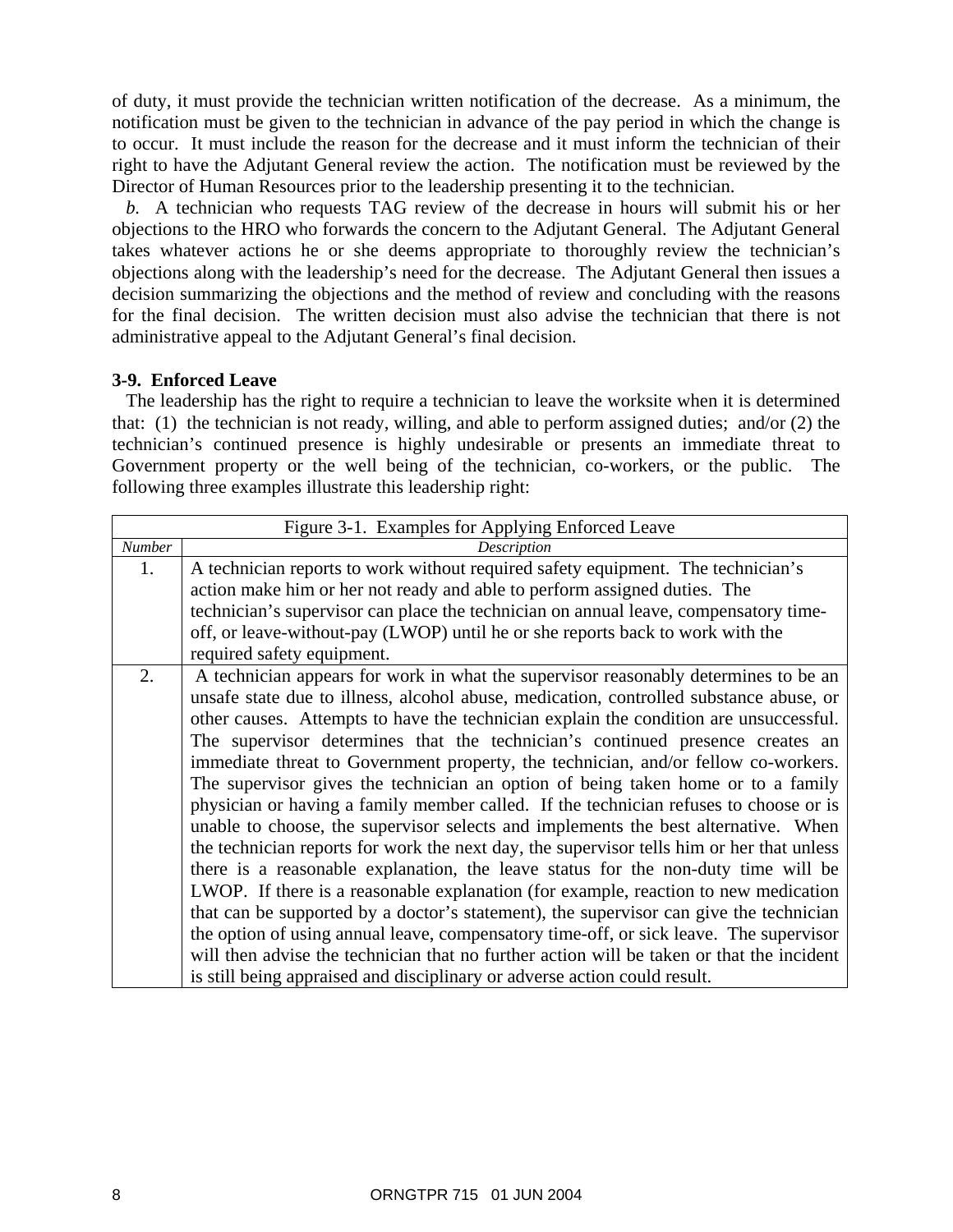3. A technician is in a rage, disrupting the entire shop (throwing objects, cursing, etc.). Attempts to calm the technician are not successful. The supervisor determines the technician's continued presence would be highly undesirable. The supervisor tells the technician that he or she is being placed in an LWOP status and to immediately leave the worksite and return when calmed down. The technician regains composure and reports to work the next day. The supervisor tells the technician that unless there is a reasonable explanation, the LWOP status from the previous day will not be changed. If the explanation alters the supervisor's position on the LOWP (for example, the technician first learned of a family member's serious illness), the technician can be offered the option of taking appropriate leave. The technician's advised that no further action will be taken or that the incident is still being appraised and disciplinary or adverse action could result.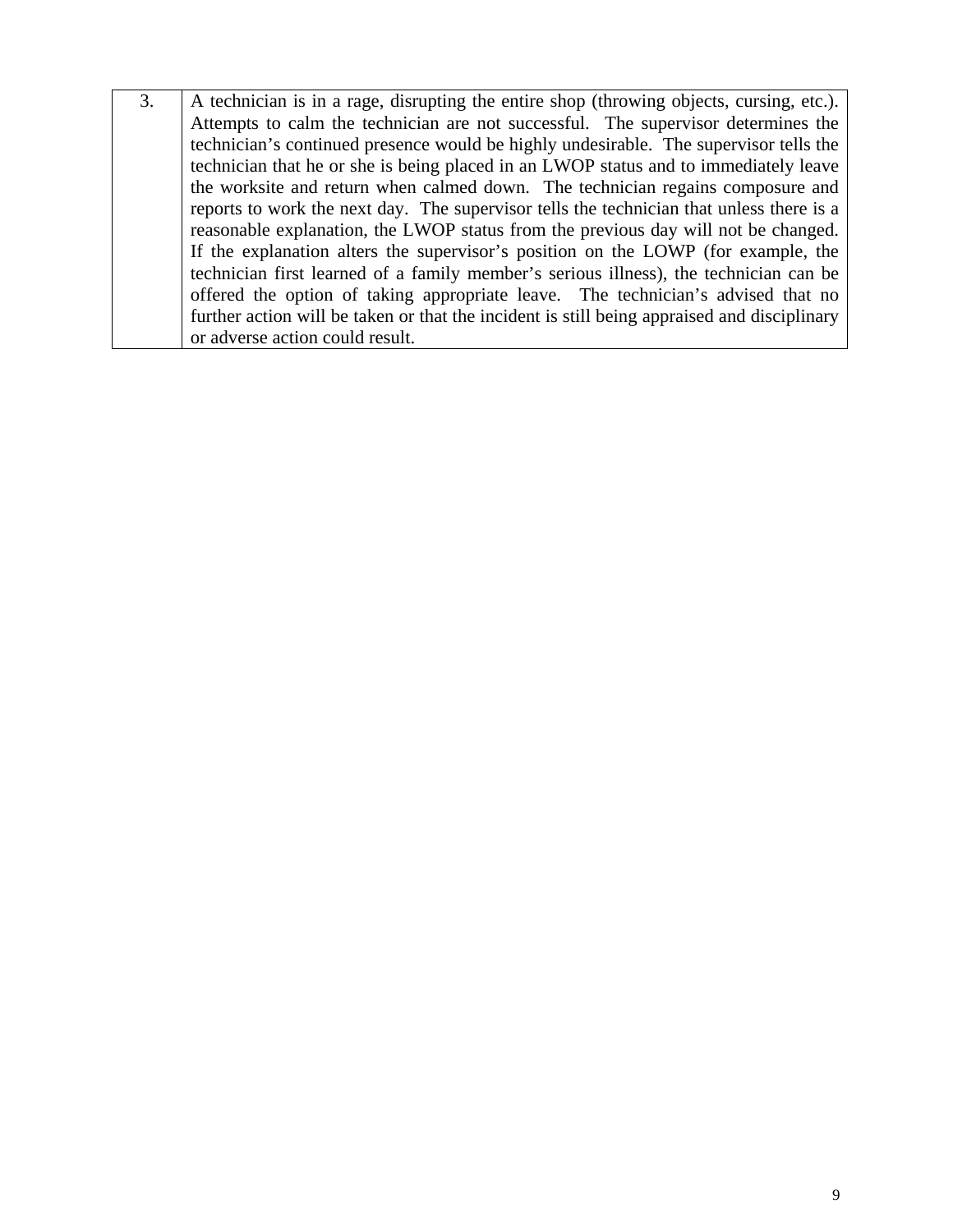#### **Appendix A - References Section I - Required Publications**

#### **Title 5 CFR, Administrative Personnel**

Section715 Nondisciplinary Seperations, Demotions, and Furloughs (Cited in summary)

## **Title 5 U.S.C., Government Organization and Employees**

Section 5363 Pay retention (Cited in para 2-2a)

#### **Title 32 U.S.C., National Guard**

Section 709 Technicians: employment, use, status (Cited in 2-4*a*, 3-1*a* and *b*, 3-3*c*, 3-4*d*)

**Section II - Related Publications** 

**NGB TPR 752**  Discipline and Adverse Action

**Section III - Prescribed Forms**  This section contains no entries.

#### **Section IV – Referenced Forms**

**SF 50** Notification of Personnel Action

**SF 52**  Request for Personnel Action

**SF 2801**  Application for Immediate Retirement (CSRS)

#### **SF 3107**  Application for Immediate Retirement (FERS)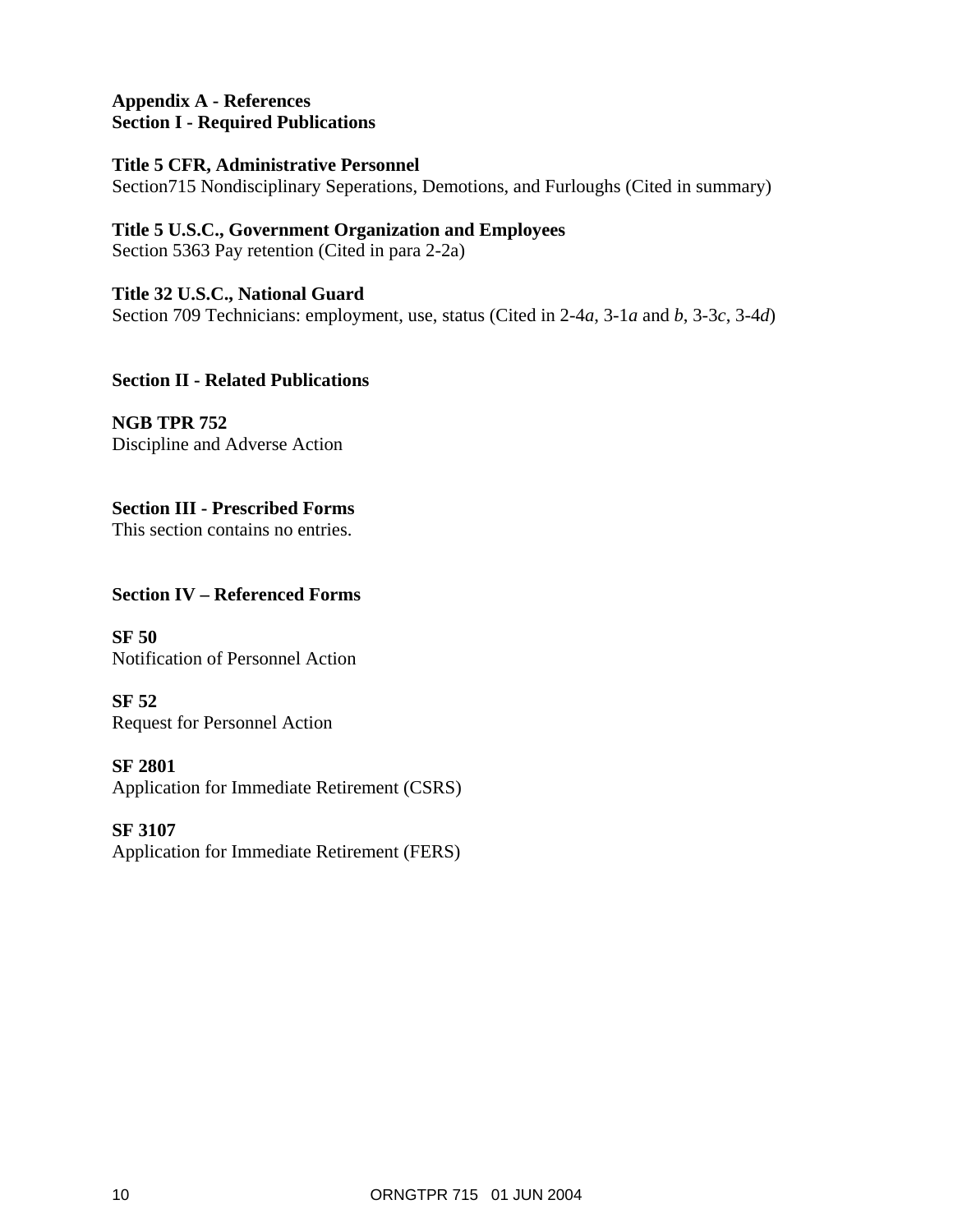**Glossary Section I – Abbreviations** 

**ANG**  Air National Guard

**ARNG**  Army National Guard

**CFR**  Code of Federal Regulations

**CSRS**  Civil Service Retirement System

**EEOC**  Equal Employment Opportunity Commission

**FERS**  Federal Employee Retirement System

**HRO**  Human Resource Office

**IAW**  In Accordance With

**LWOP**  Leave With Out Pay

**NGB**  National Guard Bureau

**OPM**  Office of Personnel Management

**ORNG**  Oregon National Guard

**PD**  Position Description

**RIF**  Reduction In Forces

**SF**  Standardl Form